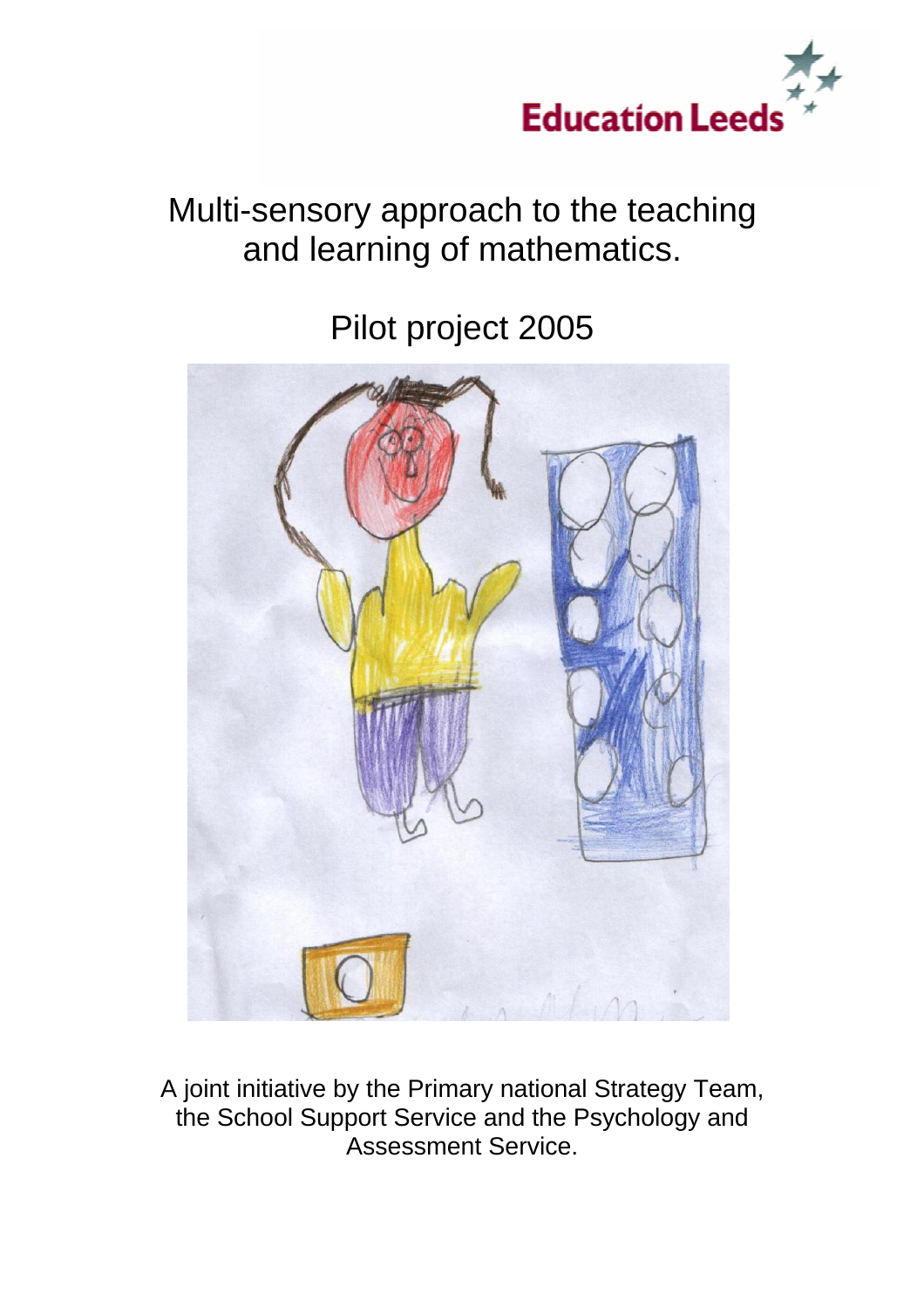# Multi-sensory approach to the teaching and learning of mathematics: Pilot project 2005

A joint initiative by the Primary National Strategy team, the School Support Service and the Psychology and Assessment Service.

An action group was created in July 2004: Susie Mackenzie (Educational Psychologist), Louise Matthews (Maths Consultant) and Jane Sellers (School Support Service). Helen Wallis (Assistant Educational Psychologist) joined the group in September 2004.

The plan was to develop a Wave 3 programme/package for KS2 and KS3 children, in particular to explore the possibility of using Numicon and other multi-sensory materials as a Wave 3 intervention.

#### Context:

The project began because the services involved felt there was a lack of materials to support Wave 3 interventions in mathematics. By pooling our knowledge we were aware that there were a number of individuals at KS2 who required something different from and additional to teaching methods and materials delivered in the daily maths lesson following the National Numeracy Strategy.

Summary of main findings:

- Pupils improved their maths skills and visual memory skills (for some this was after a long period not making progress);
- High pupil confidence using the materials, high levels of engagement and enjoyment;
- Participating schools were positive about the approach and materials, and keen to continue using them as Wave 3 group intervention, and with individuals.

Developments:

- All schools involved in the pilot project have kept the materials and continue to use them and develop multi-sensory approaches;
- A number of other schools and SILCs in Leeds are interested in using this approach at Wave 1, 2 and 3. Leeds schools are buying the materials and signing up for training;
- The Action Group have set up a range of training opportunities in using a multisensory approach (Foundation to KS3, and in SILCs), and raising awareness within other inclusion support services, such as EY SEN team and VIS;



Members of the action group are monitoring a new cohort of schools using multi-sensory maths as Wave 3 intervention in 2005/2006.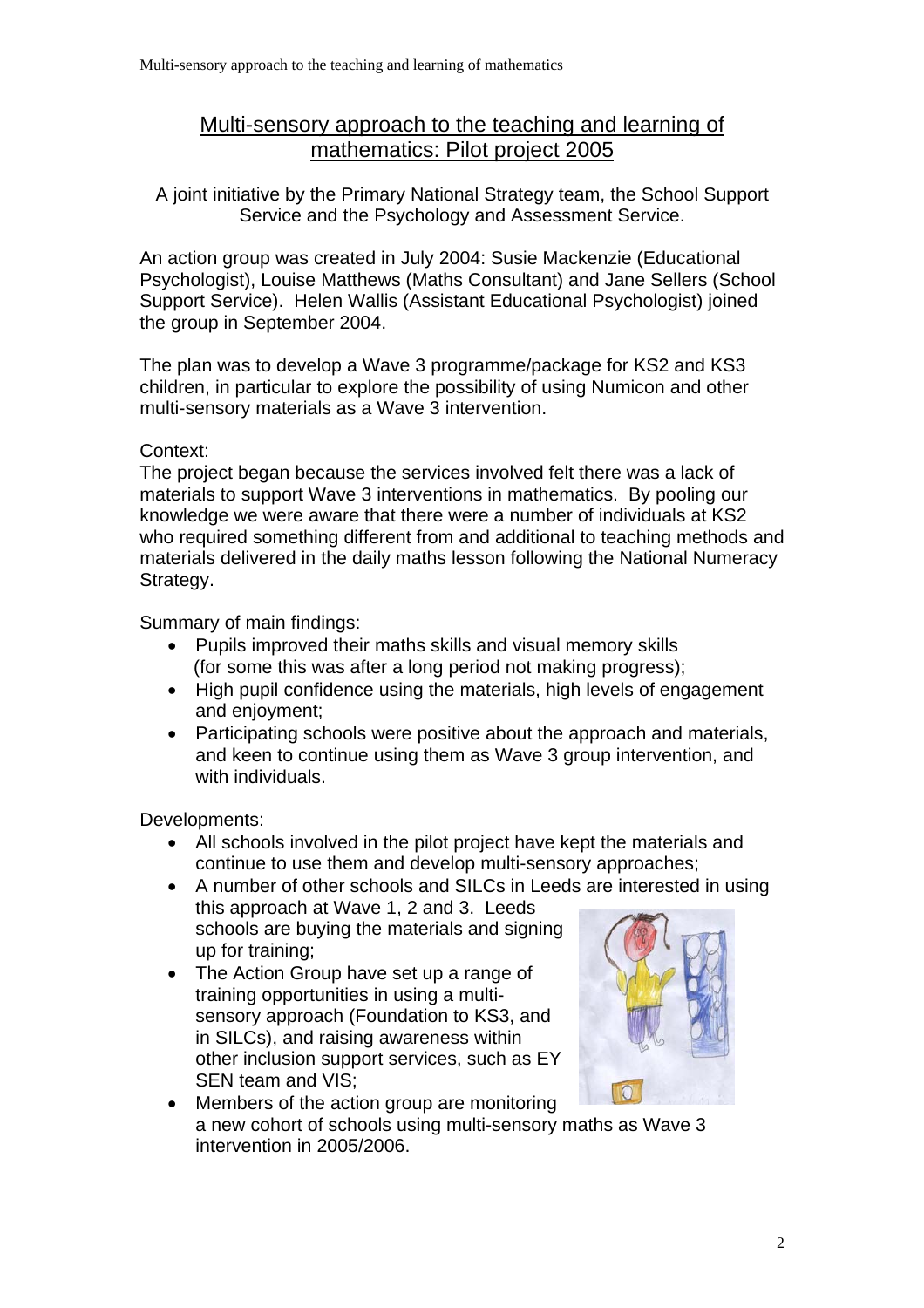## The project:

In preparation for this initiative members of the action group looked at pilot projects in other areas, e.g. Brighton and Wiltshire (Wing & Tacon, 1999; Ewan & Muir, 2002), conducted research on the internet (Horner, 2004) and engaged in a consultation meeting Romey Tacon (Multi-sensory teaching and Numicon Expert). The Action Group had looked at recent research findings suggesting a relationship between poor visual memory and poor mathematical skills (Kyttälä, Aunio, Lehto, van Huit and Heutamäki, 2003; Mayberry & Do, 2003).

The action group felt that the delivery of the National Numeracy Strategy was not fully meeting the needs of some individual pupils. These pupils were identified as having gaps in their mathematical understanding that would be best addressed by making more use of visual and kinaesthetic senses to develop basic number skills. The group were also aware of pupils in Specialist Inclusive Learning Centres (SILCs) having difficulties making progress with mathematics.

The Action Group felt this could be done through the use of

- Number rich environment
- Number lines
- Visual Memory Games
- Structured apparatus
- Visualising
- Whole body gestures
- A variety of learning styles, including multisensory approaches



The 'multi-sensory approach', as the name suggests, makes maximum use of the different senses, in particular integrating hearing, seeing and feeling. The structured apparatus selected for use in this pilot (as seen in the pictures) relates the numbers 1 to 10 to a specific shape (called 'plates') each with a different colour. Children are encouraged to handle the plates and use visual patterns to enable them to develop internal representations of numbers, the number sequence and relationships between numbers. The use of a distinctive 10 plate and 100 board reinforce learning relating to base 10 (such as learning number bonds to ten, relationships between 1 to 10 and 11 to 20). Many of the games used in the teaching activities included specific instructions to learners to visualise shapes, trace them, put them in order, move shapes about etc. and explicitly required learners to visualise patterns or create a visual memory for a plate or pattern. The visual and tactile senses are also addressed through very clear, coloured number lines, creation of a number rich environment (such as themed room/wall displays) and whole body gestures for reinforcing operations (for example placing arms in  $+$  and  $=$ positions). For some groups of pupils taking part, working at higher levels of the National Curriculum, number tracks and rods were also used to reinforce learning, for example addition and subtraction with two digit numbers, multiplication and division.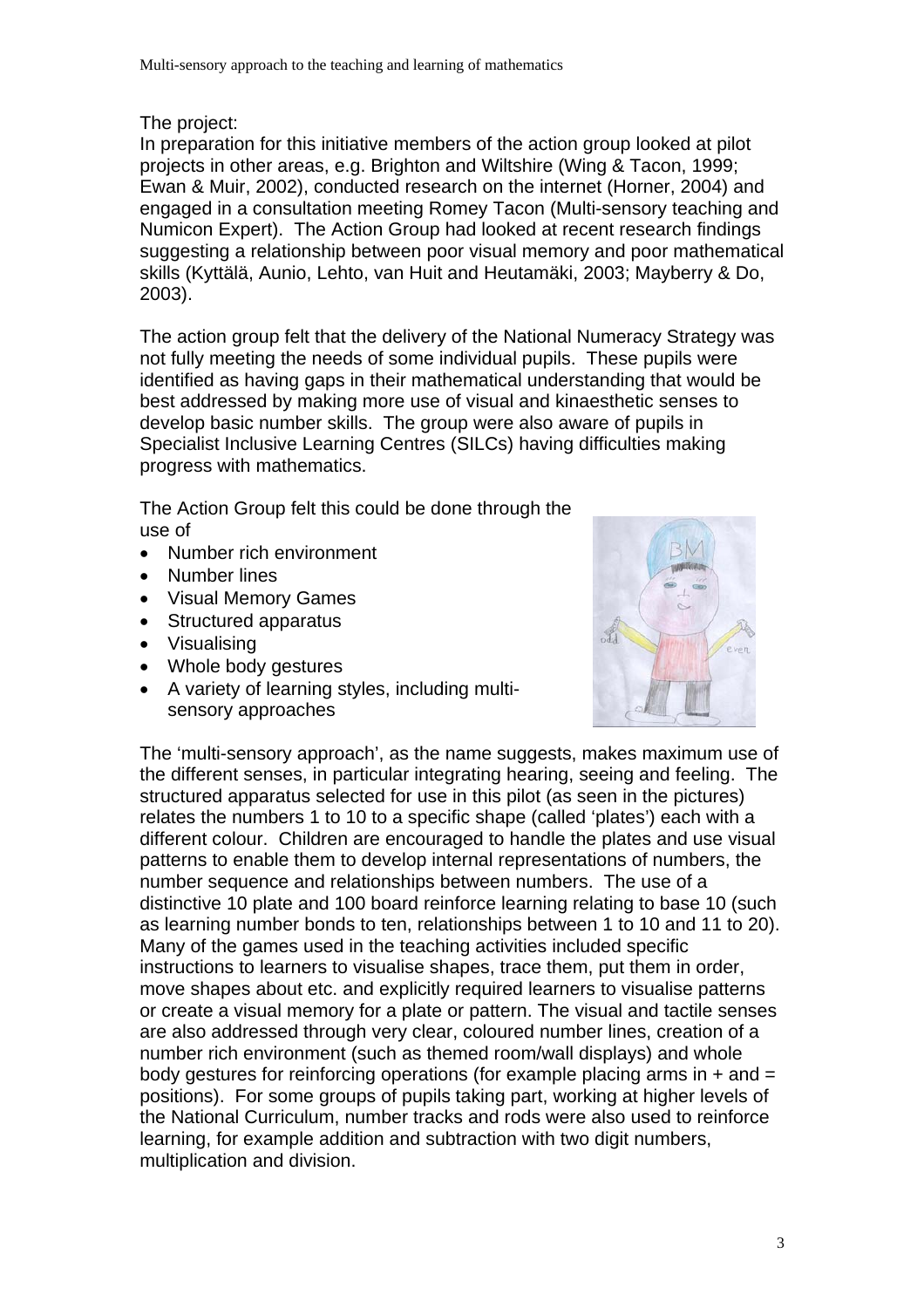Particular schools and individual pupils were selected in September 2004 by the Primary National Strategy team, the School Support Service and the Psychology and Assessment Service (for details see Appendix A).

There were 23 pupils from nine schools. The pupils were in one of the following categories:

- Three Primary Schools KS2 Wave 3 groups (22 pupils)
- 1 Specialist Inclusive Learning Centre at KS3 (2 pupils)
- Individual pupils in five Primary Schools already supported by PAS and SSS and with entrenched difficulties in mathematics at KS2 (5 pupils)

As part of the project Schools were given a budget to provide eight days supply cover. This included funding for non-contact time within school. A programme of training, support, monitoring and group meetings was devised. Each school was provided with a full range of multi-sensory teaching equipment and teaching resources, including Numicon plates, boards, number rods, number lines, spinners, numeral cards, feely bags, wall number line and activity cards.

The Action Group made arrangements to collect data relating to individual pupil progress before and after the pilot, and also was able to provide some baseline psychometric assessments using standardised tests (e.g. British Ability Scales and specific number skills tests) for the five individual pupils in Primary Schools and one KS2 Wave 3 group in a Primary School. Schools were asked to complete ongoing records, which were also used to assess individual progress.

All schools approached were keen to participate. The initial one-day training with Romy Tacon took place in November 2004. This training was provided

for one teacher and teaching assistant from each participating school (see photo above). The piloting of new materials was planned for January to May 2005. There were three group meetings after the initial training at intervals during the pilot. At the end of the pilot period there was one further meeting to discuss and evaluate the project. In addition each school was assigned individual support from the Action Group through visits to schools to observe teaching and learning, collect pupils views and discuss issues with staff.

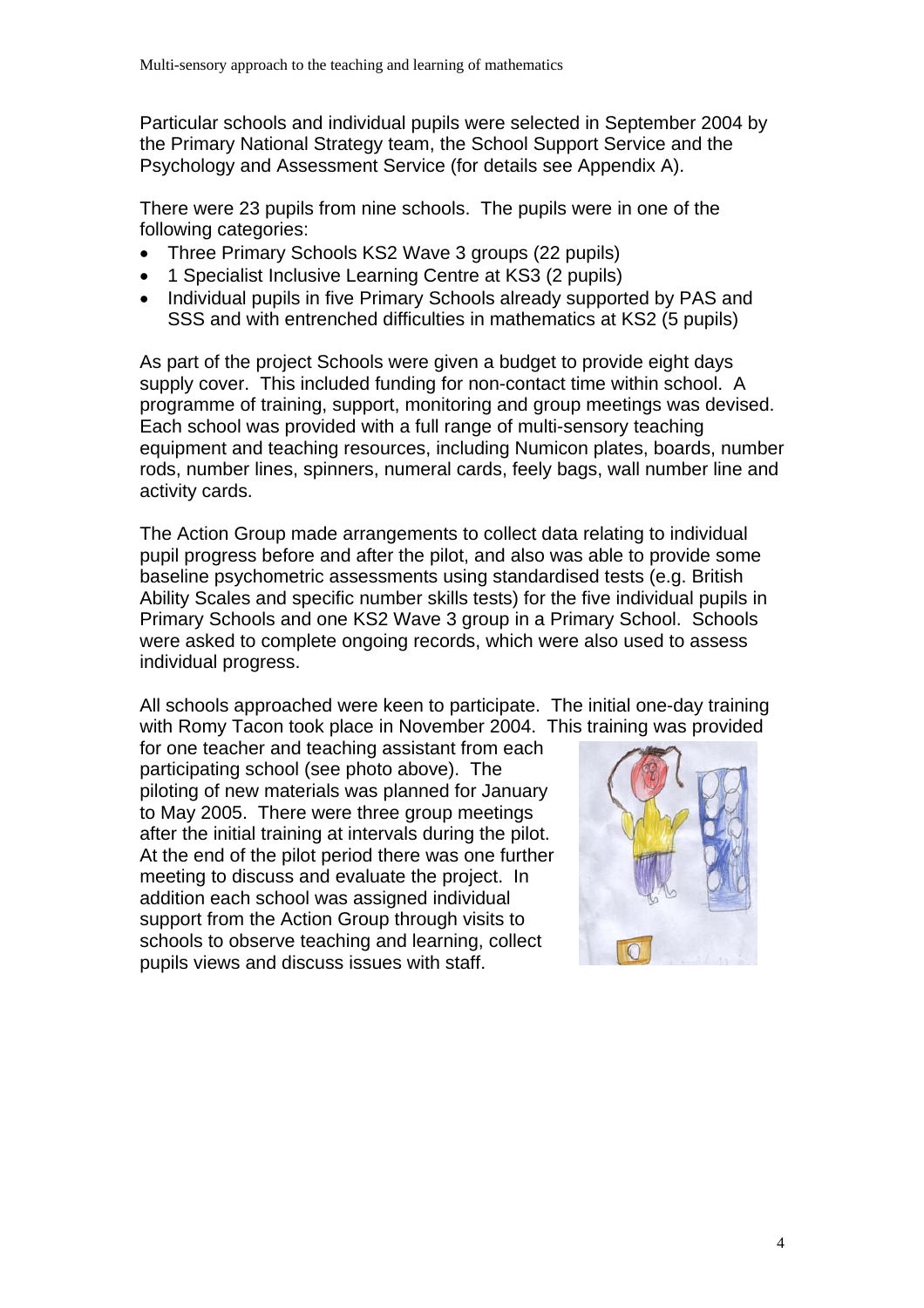#### **Results**

Tables providing details relating to performance and progress can be found in Appendices.

Psychometric data recording baseline and post intervention performance on tests of specific cognitive skills such as quantitative reasoning, visual and auditory memory and speed of processing (from BAS), and mathematical understanding (WOND and BNS) for ten pupils can be found in Appendix B.

Baseline measures showed that pupils selected for this project had significant deficits in quantitative reasoning and visual memory (mean ability scores 50 and 82 respectively, average range being 85-115), but not in processing speed or auditory memory (mean ability scores 90 and 140 respectively, average range 85-115).

For this group of 10 pupils (aged 8 and 9 years) ability scores for quantitative reasoning were significantly below average, with a mean age equivalent score of less than 5 years at the start of the project. Their ability scores improved following the introduction of multi-sensory materials in this pilot (mean ability scores baseline 50 and post-intervention 60), and though still below average, the mean age equivalent score for quantitative reasoning improved to just over 6 years. Performance on the visual memory test, below average at the start of the intervention also improved following the intervention (mean ability scores 82 and 89, age equivalent scores 6:10 and 7:02).

Performance on the Whechsler Operational Number test (WOND) and Basic Number Screening test (BNS) were difficult to interpret due to many of the ten pupils performing at floor levels for both tests, but there were significant improvements in raw scores for both tests (see Appendix B) following the intervention using multi-sensory materials for six months.

Progress for each pupil was also monitored using PIVATS (see Appendix C). Staff provided PIVATS data for the previous year (July 2004), for December 2004, prior to introduction of the materials and for May 2005 following six months using the multi-sensory materials. Many of the pupils in this pilot programme, though aged 8 and 9 years, were operating below National Curriculum Level 1, for example operating at P6, P7 or P8.

In many cases pupils had made no recorded progress in the period from July

2004 to December 2004, or limited progress within a level (such as movement from P8d to P8b). However, following the intervention using multisensory materials from January to May 2005 many pupils were making progress from one P level to the next, or from P levels to National Curriculum Level 1 (see Appendix B).

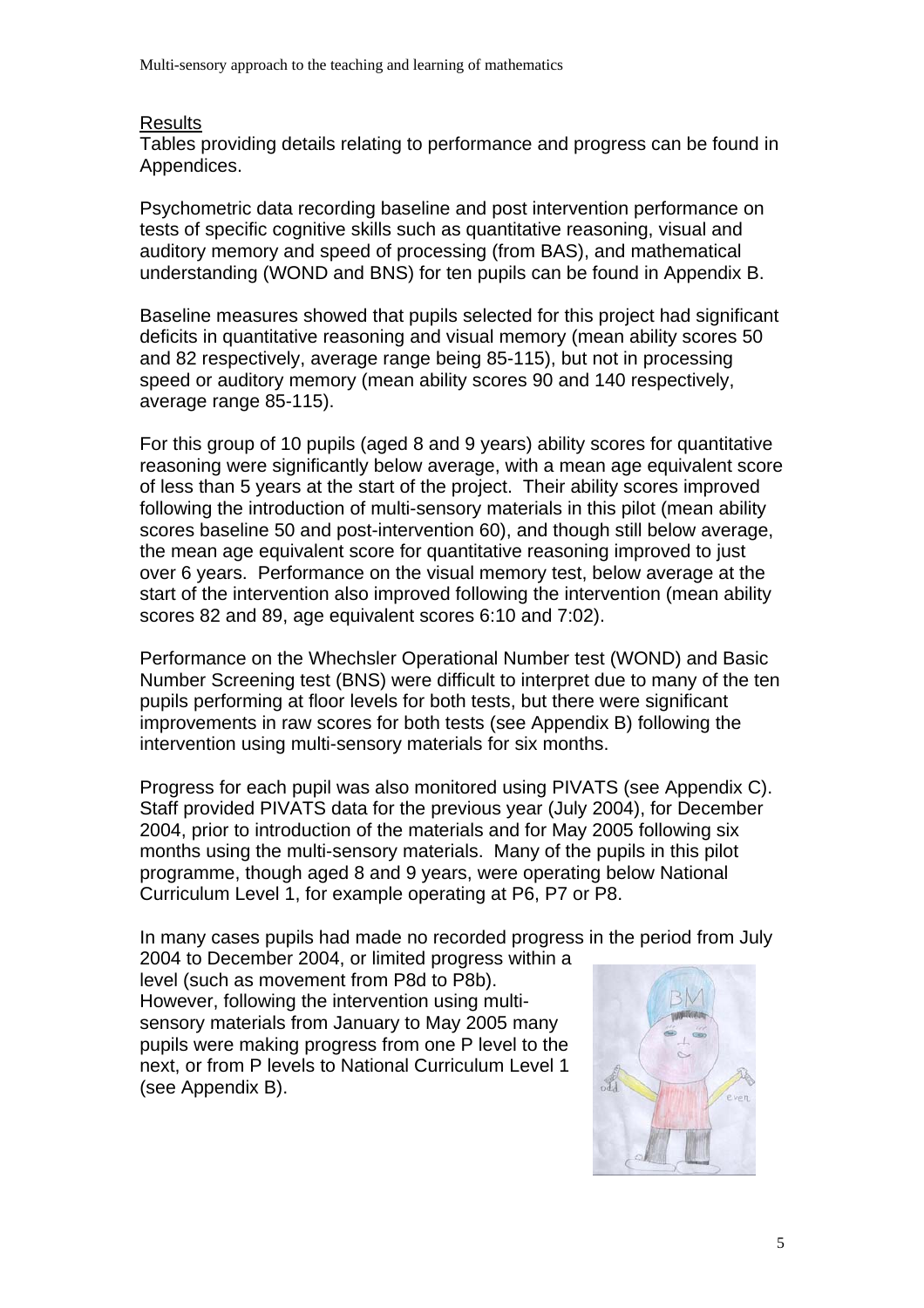Summary data for all pupils is provided in Appendix C, mean scores in Table 1 show considerable improvements in PIVATS scores for the groups following the introduction of the multi-sensory maths programme as compared to the progress made in the six months prior to the project.

| $\sim$ programme |                                                    |                                      |                                               |  |  |  |  |  |
|------------------|----------------------------------------------------|--------------------------------------|-----------------------------------------------|--|--|--|--|--|
| $N=23$           | Mean PIVATS scores (NC levels in brackets)         |                                      |                                               |  |  |  |  |  |
|                  | Six months before<br>introduction of<br><b>MSM</b> | <b>Before introduction</b><br>of MSM | I term after<br>introduction of<br><b>MSM</b> |  |  |  |  |  |
| <b>Maths</b>     | (1Ad)<br>32.6                                      | 34.7 (1Ab)                           | 40.9 (2Cc)                                    |  |  |  |  |  |
| <b>Number</b>    | 32.9 (1Ad)                                         | 35.1 (1Aa)                           | 43.2 (2Ca)                                    |  |  |  |  |  |
| Shape and space  | 33.6 (1Ac)                                         | 35.2 (1Aa)                           | 42.4 (2Ca)                                    |  |  |  |  |  |

**Table 1: PIVATS scores six months before the programme, at the start and at the end of the programme** 

There was very little progress in relation to the National Curriculum in the six months prior to the introduction of this programme, and this was consistent for all pupils participating in the project (average progress being about 2 PIVATS points or equivalent to moving up two grades within a NC level, e.g. from 1Ad to 1Ab. However, after the introduction of the programme the average increase in National Curriculum levels was equivalent to gaining one grade, e.g. moving from 1Ac to 2C. IT was noted that progress was not uniform for all pupils, as discussed below some pupils made massive progress, while some were still making slow progress.

**Table 2 : amount of progress (Increases in PIVATS scores) before the intervention and after**

| $N=23$          | Mean scores (increase in PIVATS score) |                  |  |  |  |  |
|-----------------|----------------------------------------|------------------|--|--|--|--|
|                 | 6 months before MSM                    | 1 term using MSM |  |  |  |  |
| Maths           | 2.1                                    |                  |  |  |  |  |
| <b>Number</b>   | 2.2                                    | 71               |  |  |  |  |
| Shape and space | 1.6                                    | 7.4              |  |  |  |  |

Progress in relation to the National Curriculum after the introduction of multisensory maths was considerably faster than had previously been the case, and these differences were tested for significance using related t tests. For basic maths the average progress before the project had been 2.1 PIVATS points, but after one term using a multi-sensory maths programme average progress was 7.1 PIVATS points*, t = 3.67, p < 0.001*. For the application of number the average progress before the project had been 2.2 PIVATS points, after the programme it was 7.1 PIVATS points,  $t = 4.4$ ,  $p < 0.001$ . For shape and space average progress before the programme had been 1.6 PIVATS points, and after following the multi-sensory maths programme progress was 7.4 points, *t =4.5, p < 0.001*.

It should be noted that some pupils made more significant progress than others following the multi-sensory maths programme and further research and investigation could look at why some pupils made extremely rapid progress, while others did not. For example exploring such factors as the quality of delivery of the programme, the extent to which schools were able to create number rich environments, the extent to which the multi-sensory approach become part of the delivery of the daily maths lesson and the extent to which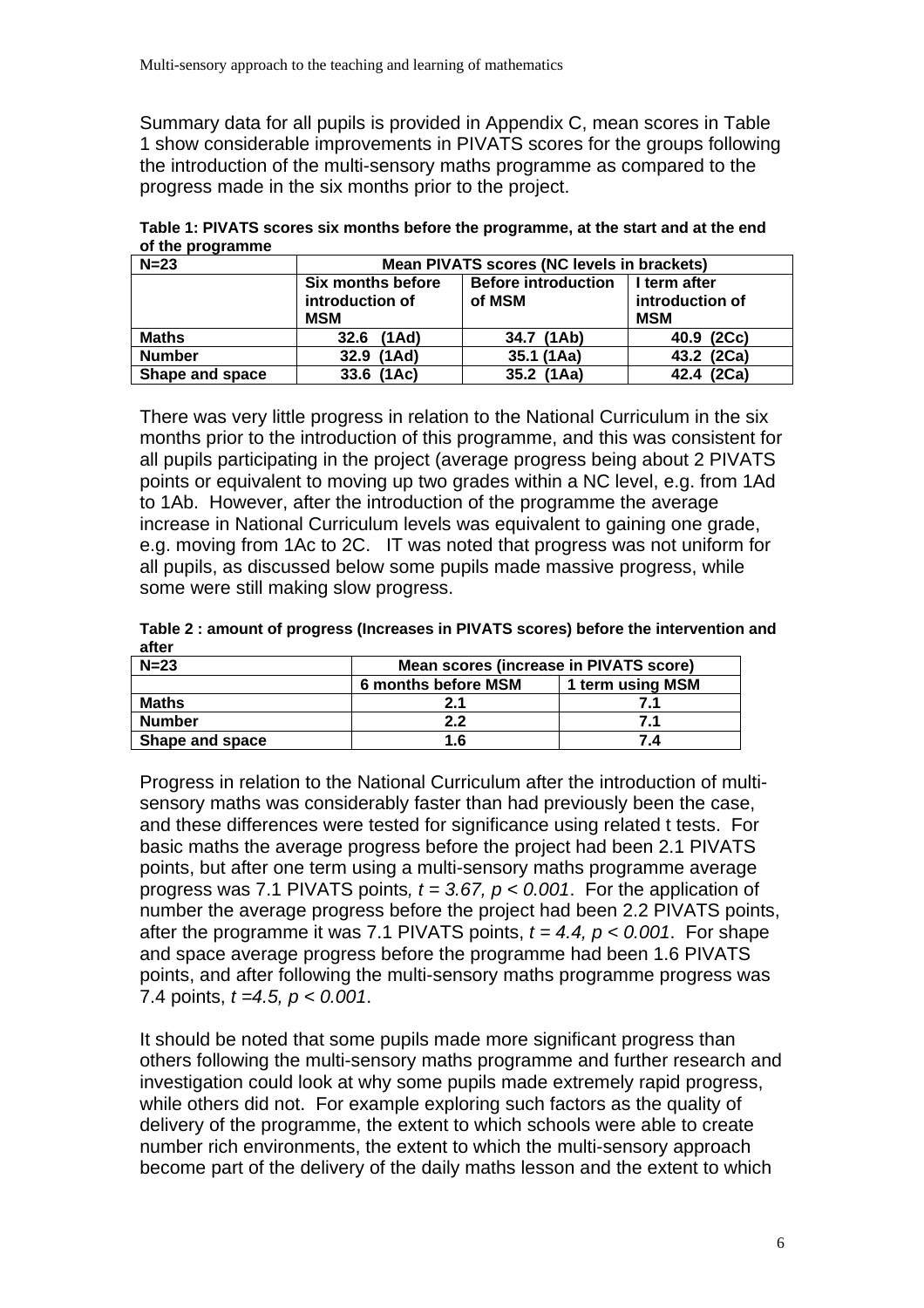parents were involved. Only one pupil still struggled to make progress following the programme and factors cited above may have contributed to her lack of progress.

The two pupils attending the Specialist Inclusive Learning Centre (SILC) had not made any discernable progress from July 2004 to December 2004 (PIVATS constant at 1Aa and P8c for Maths and Number), but both made considerable improvements following the introduction of multi-sensory materials and were achieving NC level 2C for Number in May 2005. One of the pupils at the SILC has a visual impairment as well as a severe learning difficulty and her progress and ability to 'feel' shapes and patterns using her fingers was noted early on the intervention. The tactile quality of the materials, and use of shape to reinforce understanding of number and number patterns were clearly beneficial to her and the Action Group have been able to video her using the materials. This video is being used particularly to train school staff introducing the materials to pupils with visual impairments. In the video the teaching assistant can be seen explicitly asking pupils to 'see the shape' in their head, and used mathematical language to reinforce learning during all games.

Some other individuals in Primary Schools also showed significant gains in PIVAT scores following the intervention, after making little progress in 2004. For example one 8 year old (with Cerebral Palsy) had been 'stuck' at P6 from

July 2004 to Dec 2004, but had improved to National Curriculum level 1C in May 2005. Again the 'tactile' nature of the materials, and use of visualising and 'feeling' games and activities appeared to help this boy make progress with his understanding and ability to use numbers. As in the example of the SILC pupils, staff in the school showed good understanding of the need for tactile experiences for this boy, and emphasised feeling and visualising shapes in their teaching.



#### School Evaluations

All schools participating in the pilot were asked to complete a brief questionnaire in June 2005. All schools returned their forms and a summary of all responses is included in Appendix D. Analysis of responses from school staff using the materials and implementing new teaching programmes is summarised below:

- School staff liked the structured teaching activity cards and found them easy to follow;
- Staff were positive about the training and monitoring arrangements, and particularly positive about the initial training day
- All school staff felt there had been a positive impact on pupil motivation and confidence, including in some cases increased confidence in other lessons.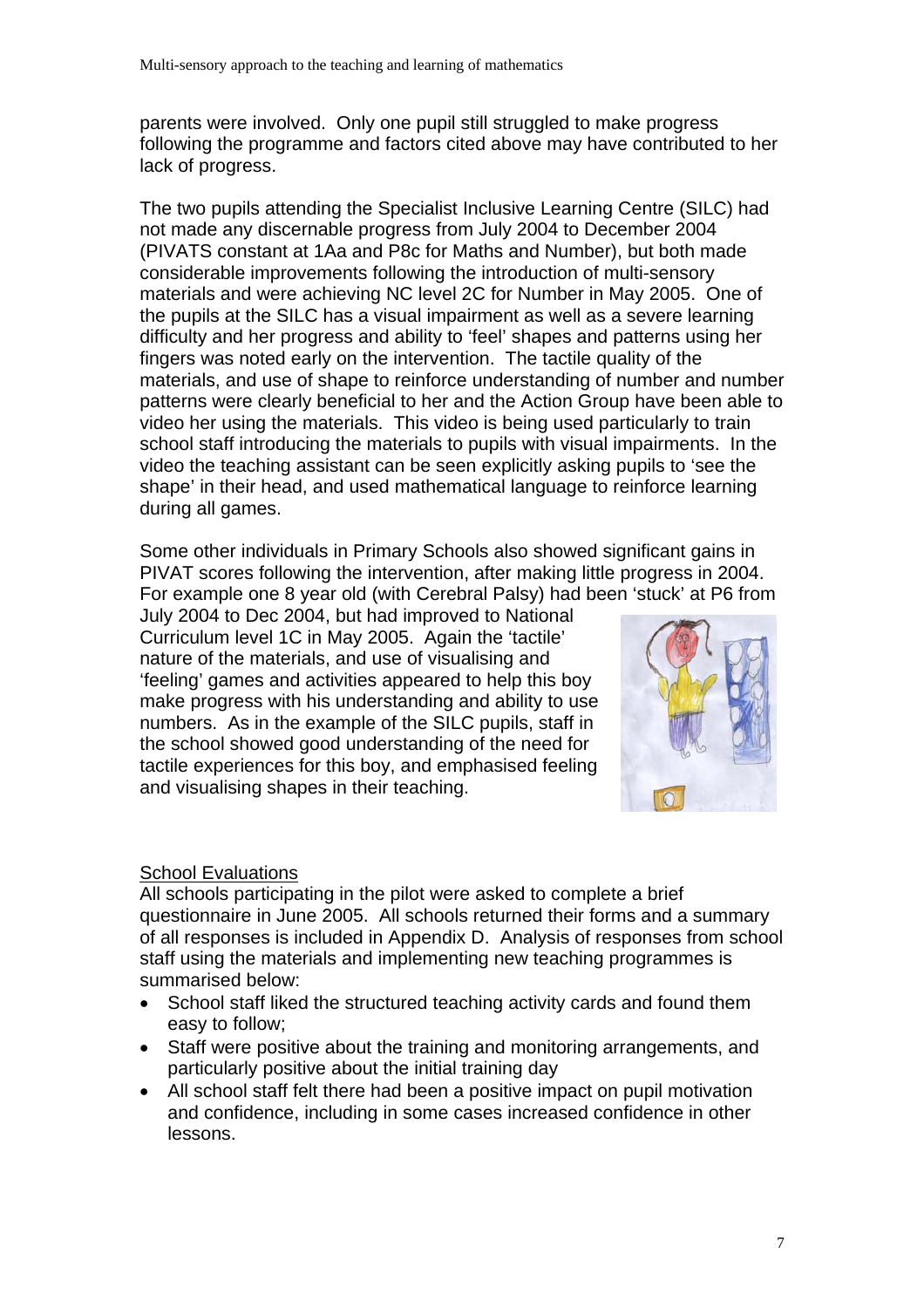- All school staff were confident about using multi-sensory methods in future and reported that they were likely to use the materials in the future with individuals with deficits in understanding and Wave 3 interventions.
- Staff in some schools were less sure about how to integrate multi-sensory approaches into whole class mathematics lessons.

Teachers and Support Assistants participating in the project were also asked for verbal feedback at the final monitoring meeting, and here are some personal responses:

*"It has shown me the need for a multi-sensory approach to teaching mathematics at all levels" "It filled a gap - we had tried everything" "It was a life-line" "…increased confidence and speaking and listening skills" "confidence improved, skills improved, children love it"*

#### Pupil Evaluations

At all stages of the project pupils were asked about their views regarding learning about numbers, and their responses to the new materials and multisensory approach. A sample of ten pupils were given a brief questionnaire before the intervention (December 2004) and after 6 months using the materials (May 2005), in addition to the standardised tests described earlier. All pupils were also asked to comment on the activities during monitoring visits by members of the Action Group.

Even though many of the pupils had made little progress with maths before the intervention and were not performing at the same level as peers many were positive about learning maths at the start of the project, but at the end of the six months using the materials all pupils that answered the questionnaire said that they 'liked learning maths a lot' (see Appendix E). Similarly, some of these pupils were confident at the start of the programme, and they maintained that high level of confidence, but there were two pupils that were not at all confident at the start (see Table 2 in Appendix E), but they increased in confidence during the programme (to 'a little' confident). At the end of the programme six of the 10 pupils surveyed rated themselves as having a lot of confidence in maths lesson

Comments from a range of pupils participating in the project:

*"It helps us do odd's and even's" "It helps us to add up to ten" "We used to be the rubbish group, now we sometimes know more than the rest of the class" "Now I can see it in my head" "It's good"* 



*"My favourite is hiding the plate" "I can do number bonds to ten" "We like this don't we" "We like these games" "There are different colours and they've all got different shapes"*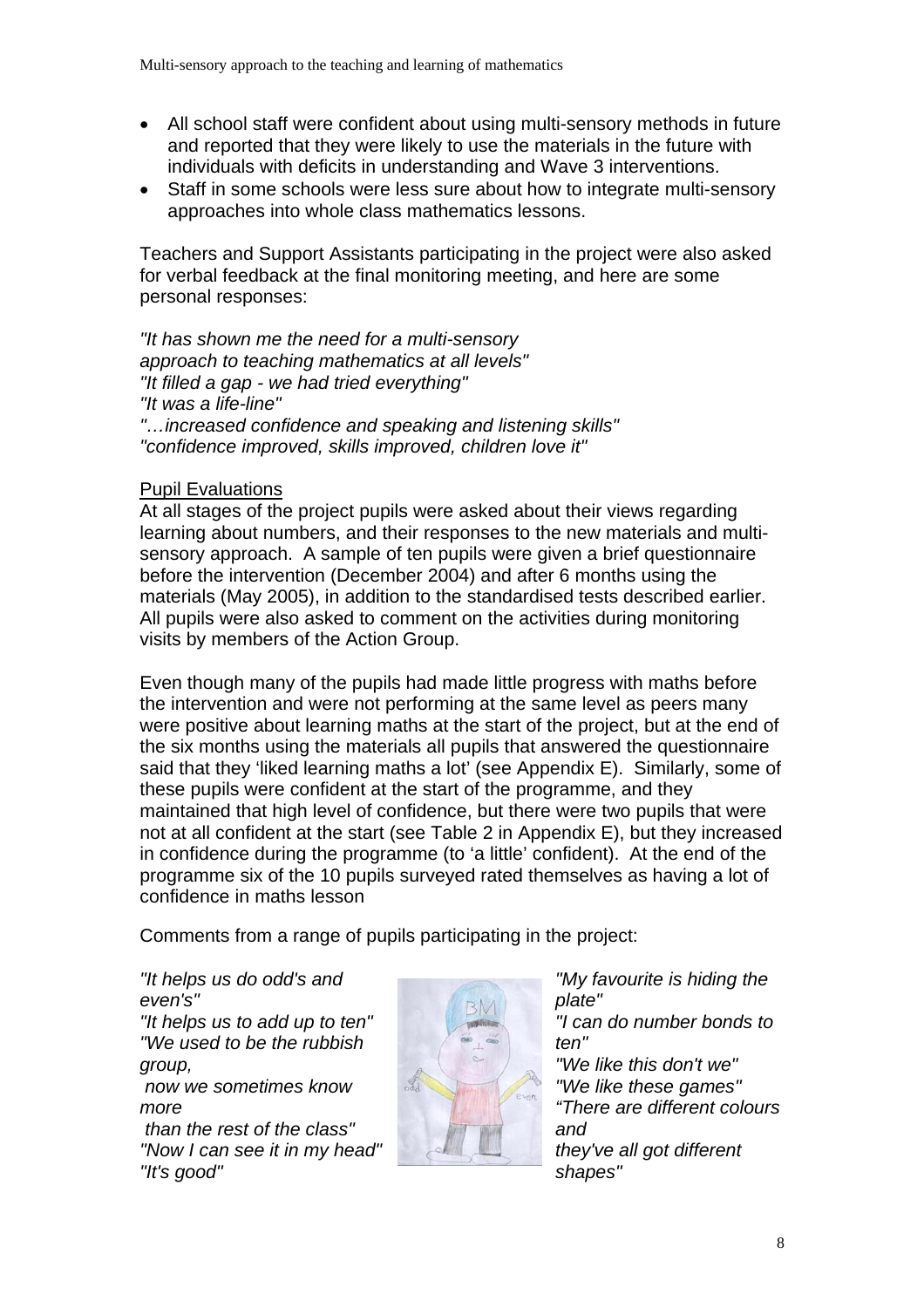*"We like maths now" "We like doing 'unicorn' " "I can see my tens and units" "I like hiding the pegs"* 

*"Ah that's what you mean" "I can count in two's now"*

# Next steps

The project began as a Wave 3 intervention, and this is how it was perceived in some participating schools. The Action Group quickly saw its relevance at Wave 1 and 2, particularly in the foundation stage and through KS1 to KS3. The Action Group made an educational visit to Brighton and West Sussex in 2005. In these authorities a multi-sensory approach is being developed across KS1 and KS2 (including Wave 1 and 2). This visit enabled us to observe whole class and Wave 2 teaching and talk to the teachers involved. As a result of this trip we want to promote the multi-sensory approach not simply as a Wave 3 or 'special needs' intervention as 'additional to' the National Numeracy Strategy, but also to look at how the multi-sensory approach and materials can be incorporated into all maths teaching and learning, and linked to the NNS to enhance learning for all pupils.

The Action Group are encouraging Leeds schools to see multi-sensory materials and approaches as enhancing all teaching and learning of mathematics, starting in the Foundation stage and continuing through KS1 and KS2. We recognise that using the materials and teaching cards are not enough, it is vital that teaching staff have a good understanding of the rationale behind the approach and are trained in how to

use multi-sensory materials and equipment effectively.

With this in mind the Action Group have proposed:

- Multi-sensory approach to teaching mathematics will be included in all training delivered by the Primary National Strategy
- Specific joint training for mathematics coordinators and SENCos on wave 3 provision including multisensory teaching



- Training for different departments throughout inclusion services and school improvement, including VIS, PAS, SSS, EY SEN teams
- Workshop for primary mathematics coordinators through the primary mathematics conference 2005
- Workshops for EY SENCos in November 2005
- Part of the primary leadership programme in 2005
- 23 Primary Schools and another Specialist Inclusive Learning Centre have expressed an interest in being involved in a future project. Training has been offered to these schools in Autumn 2005

Members of the Action Group have been asked to deliver training in neighbouring authorities.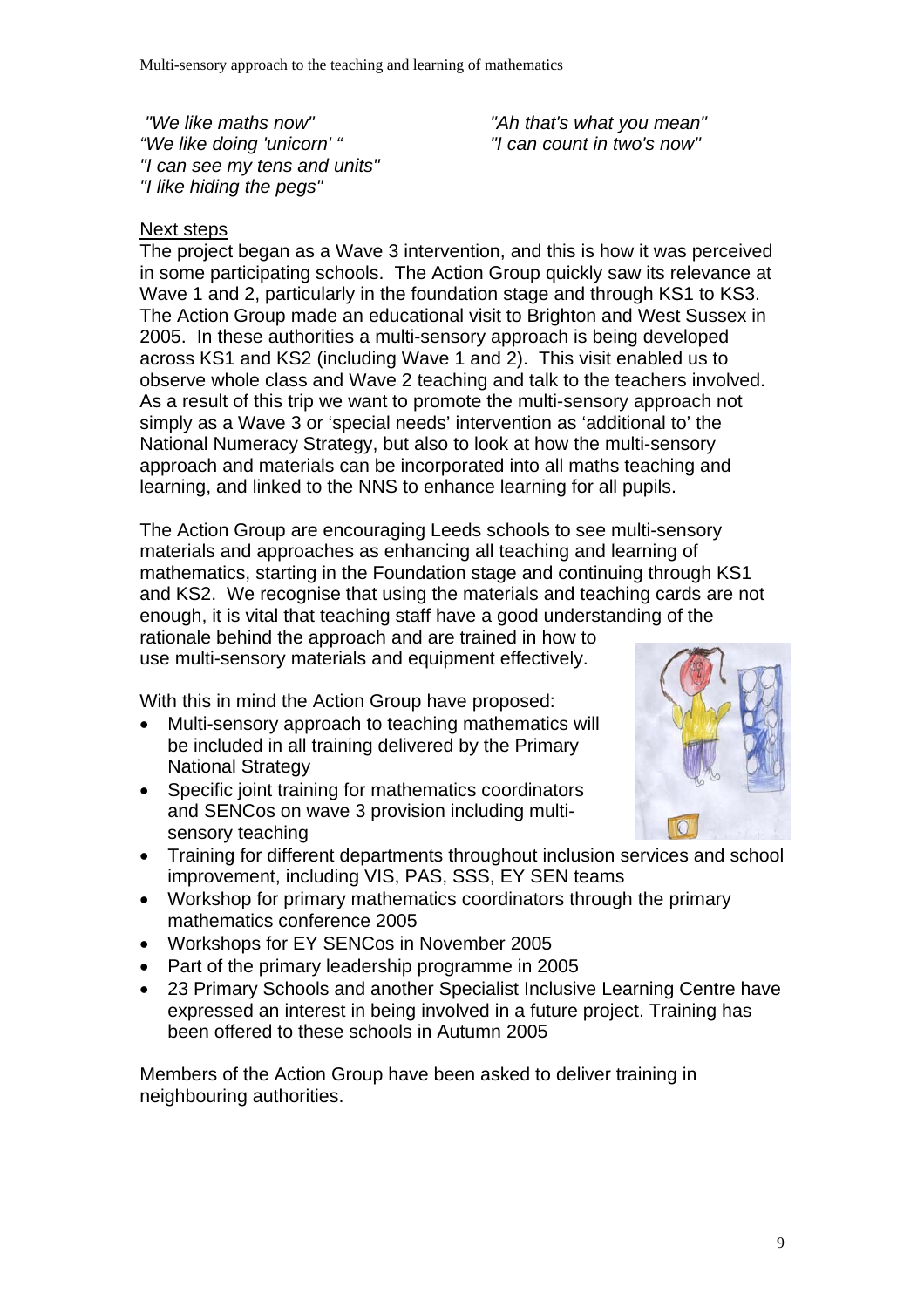#### References

Ewan, C. and Mair, C. (2002). Wiltshire Pilot Project – Numicon. *Down Syndrome News and Update 2 (1)*, 12-14.

Horner, V. (2004). Numicon Success. The Down Syndrome Educational Trust, [www.downsed.org/news/archives/2000/2000-12-10-Numicon-Success](http://www.downsed.org/news/archives/2000/2000-12-10-Numicon-Success) 16/09/2004

Horner, V. (2005). Stern Stuff. *Special Education* Spring 2005, 64.

Kyttälä, K., Aunio, P., Lehto, J, van Huit, J and Heutamäki, J. (2003). Visuospatial working memory and early numeracy. *Educational and Child Psychology, 20* (3), 65-77.

Mayberry, M. T. and Do, N. (2003). Relationships between facets of working memory and performance on a curriculum based mathematics test in children. *Educational and Child Psychology, 20* (3), 77-92.

Wing, A. and Tacon, R. (1999). A Visual Approach to Mental Arithmetic. *Paper presented at the BCME-4 University College, Northampton.*  www.standards.dfes.gov.uk/ntrp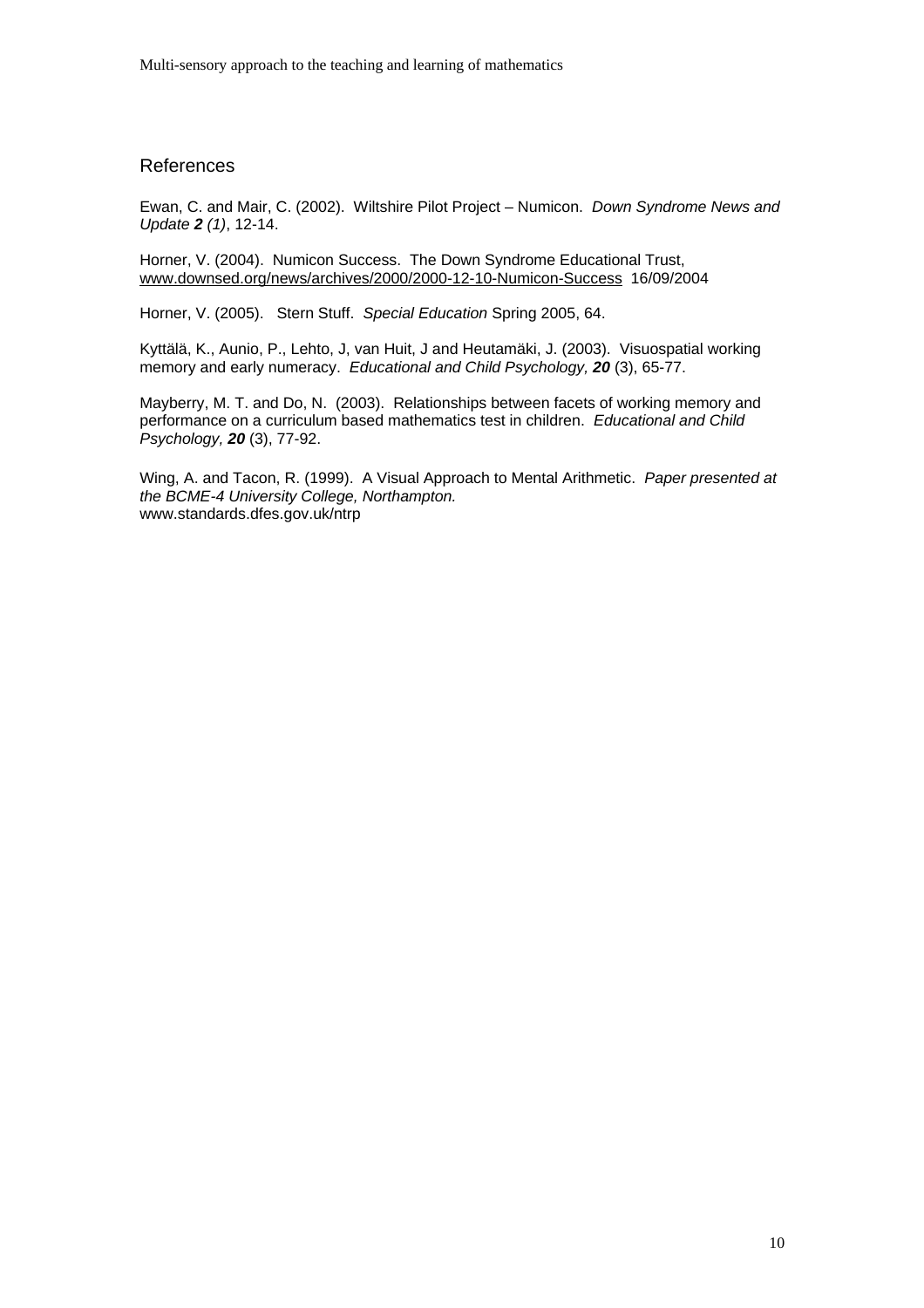# Appendix A

Leeds schools involved in the 2005 project

| <b>Raynville PS</b>    | small group Year 3 |                 |
|------------------------|--------------------|-----------------|
| <b>Swinnow PS</b>      | small group Year 3 |                 |
| Victoria PS            | small group Year 3 |                 |
| <b>Grimes Dyke PS</b>  | Individual         | KS <sub>2</sub> |
| Hunslet St Mary's PS   | Individual         | KS <sub>2</sub> |
| Pudsey St Joseph's PS  | Individual         | KS <sub>2</sub> |
| <b>Westerton PS</b>    | Individual         | KS <sub>2</sub> |
| <b>Windmill PS</b>     | Individual         | KS <sub>2</sub> |
| <b>North West SILC</b> | 2 pupils           | KS3             |
| (Boston Spa site)      |                    |                 |

# Pictures drawn by pupils at Windmill Primary School

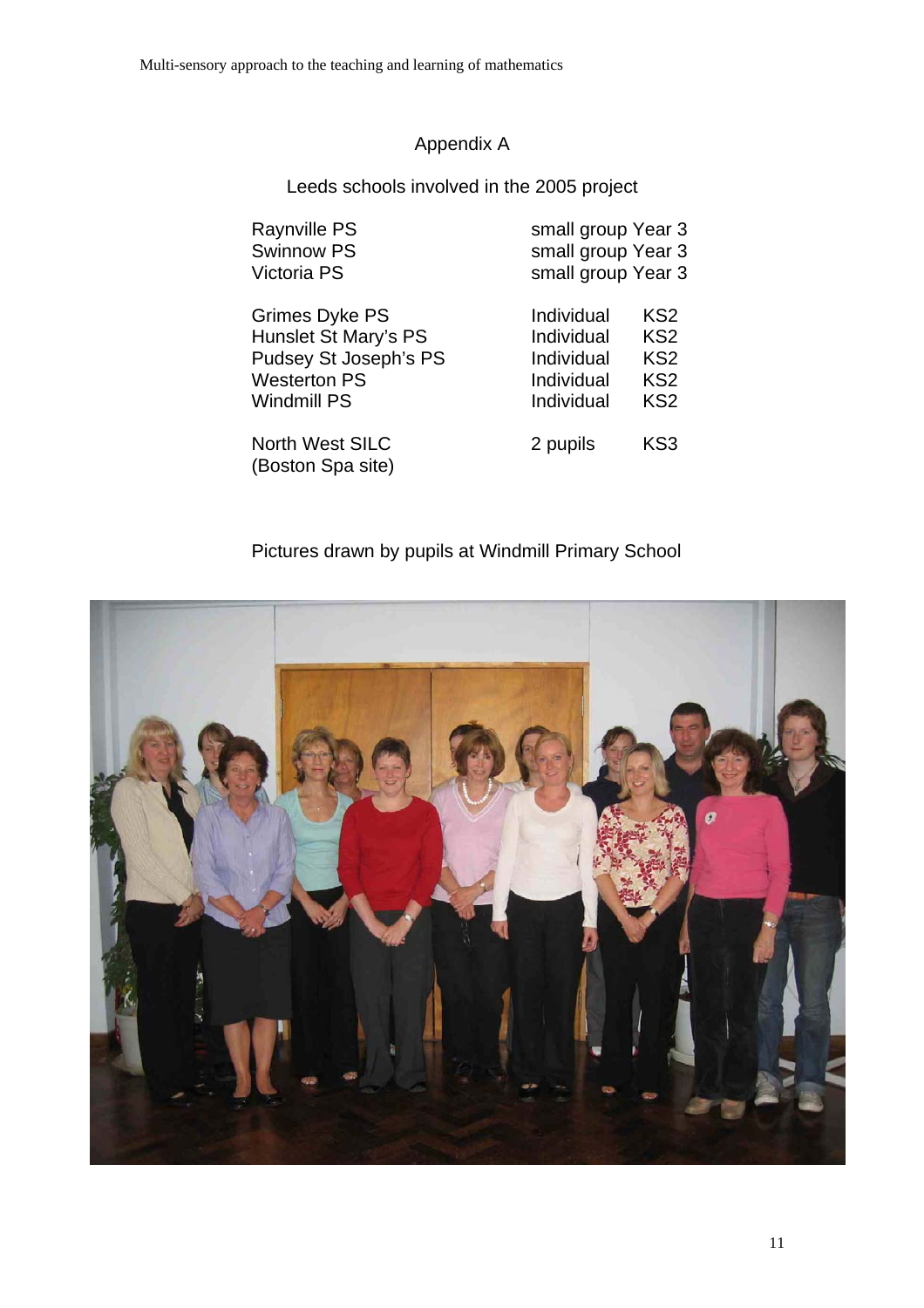Appendix B Pre and post intervention testing

|                     |                      |            |                                                 | <b>Multi-Sensory Materials Pilot</b><br><b>Summary Data Dec 04/May 05</b> |            |        |                                |                  |            |
|---------------------|----------------------|------------|-------------------------------------------------|---------------------------------------------------------------------------|------------|--------|--------------------------------|------------------|------------|
|                     | <b>Mean</b><br>range |            | <b>C.A.(DecO4)</b><br>08:08<br>08:02<br>to 9:08 |                                                                           | $N = 10$   |        |                                |                  |            |
|                     |                      |            | mean ability scores                             |                                                                           |            |        | median                         | age equiv scores |            |
| <b>BAS subtest</b>  |                      | Dec-<br>04 | May-05                                          |                                                                           | t test     |        | <b>BAS</b><br>subtest<br>Quant | Dec-<br>04       | May-<br>05 |
| <b>Quant Reason</b> |                      | 50         | 60                                              |                                                                           | $t = 1.77$ |        | Reason                         | 5:0              | 06:02      |
| <b>VIS MEM</b>      |                      | 82         | 89                                              |                                                                           | $t = 0.98$ |        | <b>VIS MEM</b>                 | 06:10            | 07:02      |
| <b>AUD MEM</b>      |                      | 140        | 141                                             |                                                                           | n.s        |        | <b>AUD MEM</b>                 | 10:03            | 10:03      |
| <b>Proc Speed</b>   |                      | 90         | 92                                              |                                                                           | n.s        |        | <b>Proc Speed</b>              | 07:09            | 07:09      |
|                     |                      |            | mean scores                                     |                                                                           |            |        |                                |                  |            |
|                     |                      |            | Dec-04                                          | May-05                                                                    |            |        |                                |                  |            |
| <b>WOND</b>         | <b>SS</b>            |            | 65                                              | 66                                                                        | n.s        |        |                                |                  |            |
|                     | <b>Raw score</b>     |            | 17                                              | <b>20</b>                                                                 | $t = 2.16$ | p<0.06 |                                |                  |            |
| <b>BNS</b>          | <b>Raw score</b>     |            | 3.3                                             | 4.4                                                                       | $t = 3.09$ | p<0.02 |                                |                  |            |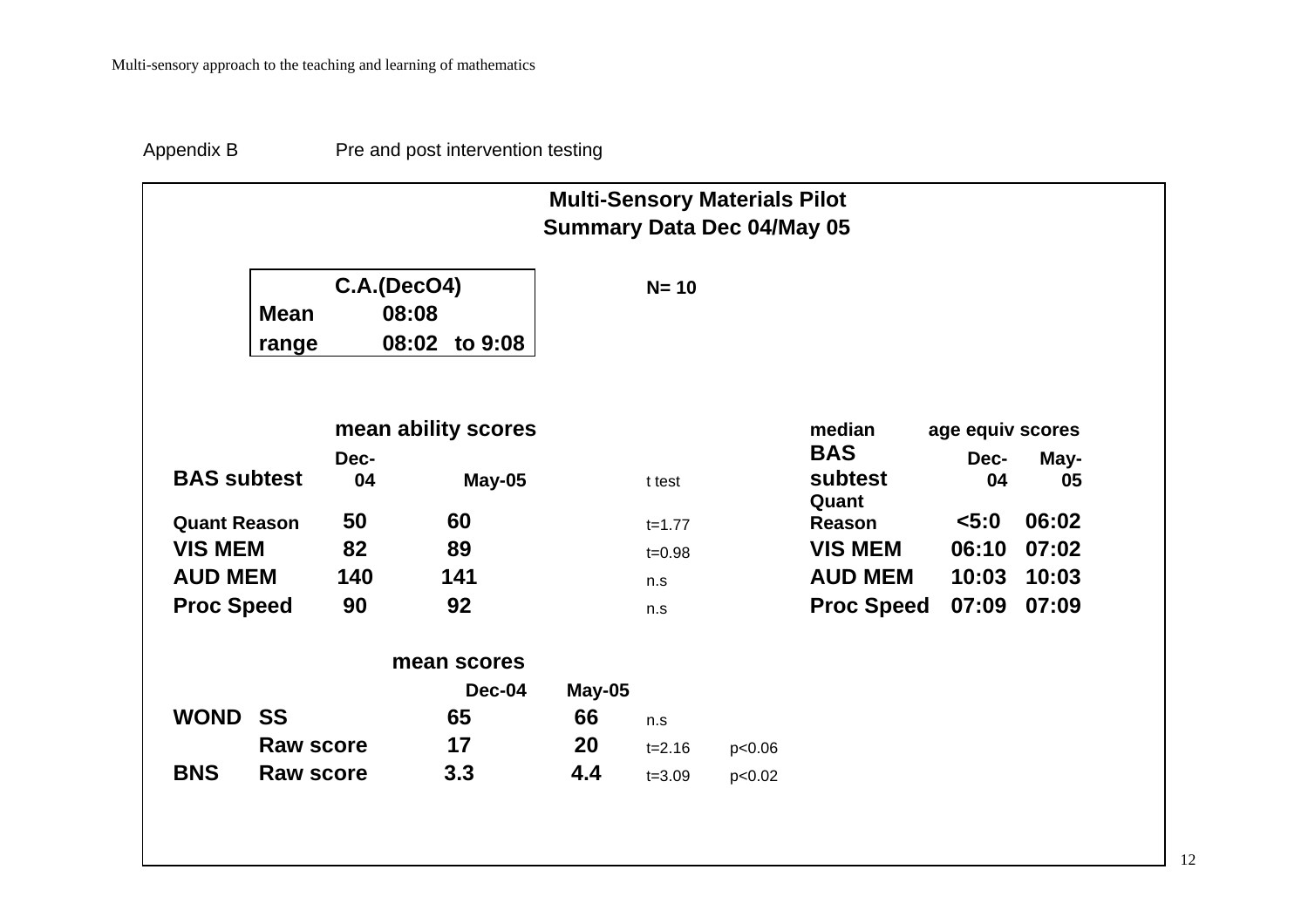# Apendix C Figures relating to progress with the National Curriculum

| Table 1         |                                           |                        |                     |  |  |  |  |  |
|-----------------|-------------------------------------------|------------------------|---------------------|--|--|--|--|--|
| $N=23$          | Mean PIVATS scores (NC level in brackets) |                        |                     |  |  |  |  |  |
|                 | Six months before                         | Before introduction of | I term after        |  |  |  |  |  |
|                 | <b>MSM</b>                                | <b>MSM</b>             | introduction of MSM |  |  |  |  |  |
| Maths           | 32.6 (1Ad)                                | 34.7 (1Ab)             | 40.9 (2Cc)          |  |  |  |  |  |
| Number          | 32.9 (1Ad)                                | 35.1 (1Aa)             | 43.2 (2Ca)          |  |  |  |  |  |
| Shape and space | 33.6 (1Ac)                                | 35.2(1Aa)              | 42.4 (2Ca)          |  |  |  |  |  |



Table 2 : amount of progress before the intervention and after

| $N=23$          | increase in PIVATS scores |                     |                  |                |  |  |
|-----------------|---------------------------|---------------------|------------------|----------------|--|--|
|                 |                           | 6 months before MSM | 1 term using MSM |                |  |  |
|                 | Mean                      |                     | Mean             |                |  |  |
|                 | scores                    | Range               | scores           | Range          |  |  |
| <b>Maths</b>    | 2.1                       | $-1.6$ to $7.5$     | 7.1              | 0 to 17.5      |  |  |
| <b>Number</b>   | 2.2                       | 0 to 7.5            | 7.1              | $-0.4$ to 21.5 |  |  |
| Shape and space | 1.6                       | 0 to 7.5            | 7.4              | $-1.6$ to 16.5 |  |  |

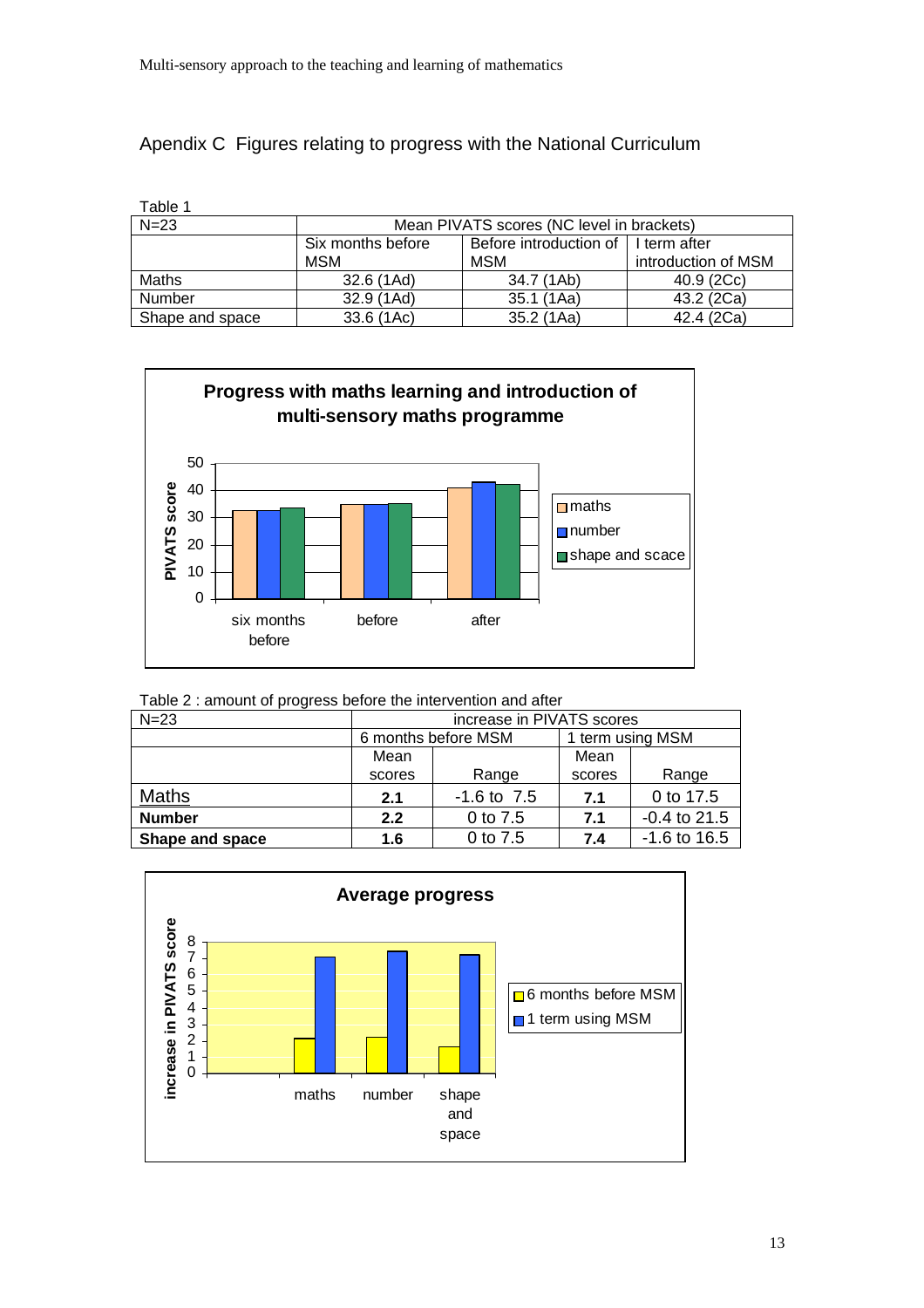Multi-sensory approach to the teaching and learning of mathematics

# Appendix C Individual Scores

# Progress using PIVATs scores

| maths<br>number |                          |         | shape and space |               |               |        |               |  |               |        |         |
|-----------------|--------------------------|---------|-----------------|---------------|---------------|--------|---------------|--|---------------|--------|---------|
|                 |                          | July 04 | Dec 04          | <b>May 05</b> | <b>Jul 04</b> | Dec 04 | <b>May 05</b> |  | <b>Jul 04</b> | Dec 04 | May 05  |
| <b>NE SILC</b>  | Α                        | 35      | 35              | 35            | 35            | 35     | 39.5          |  | 23            | 23     | 39.5    |
|                 | B                        | 18      | 18              | 35            | 18            | 18     | 39.5          |  | 18            | 18     | 25      |
| individuals     | GD                       | 23      | 23              | 23            | 28            | 30     | 33            |  | 28            | 30     | 33      |
|                 | <b>HStM</b>              | 28      | 28              | 35            | 29            | 30     | 34            |  | 18            | 18     | 24      |
|                 | <b>PStJ</b>              | 9.2     | 7.6             | 8.4           | 9.2           | 9.6    | 9.2           |  | 7.2           | 7.2    | $5.6\,$ |
|                 | West                     | 9.2     | 9.2             | 23            | 9.2           | 13     | 23            |  | 9.2           | 9.2    | 23      |
|                 | Wind                     | 12      | 20              | 34            | 16            | 17     | 29            |  | 15            | 18     | 29      |
| Wave 3          | 1                        | 39.5    | 39.5            | 39.5          | 39.5          | 39.5   | 56            |  | 39.5          | 47     | 56      |
| Victoria        | $\overline{c}$           | 18      | 23              | 33            | 18            | 23     | 33            |  | 28            | 28     | 33      |
|                 | 3                        | 39.5    | 47              | 47            | 39.5          | 47     | 56            |  | 39.5          | 39.5   | 47      |
|                 | $\overline{\mathbf{4}}$  | 39.5    | 39.5            | 39.5          | 39.5          | 39.5   | 47            |  | 39.5          | 39.5   | 39.5    |
|                 | $\overline{5}$           | 39.5    | 39.5            | 39.5          | 39.5          | 39.5   | 47            |  | 39.5          | 39.5   | 39.5    |
| Swinnow         | 1                        | 42.5    | 47              | 50            | 39.5          | 47     | 50            |  | 47            | 56     | 56      |
|                 | $\overline{2}$           | 47      | 47              | 50            | 47            | 47     | 50            |  | 56            | 56     | 66      |
|                 | 3                        | 47      | 50              | 60            | 47            | 47     | 56            |  | 56            | 56     | 66      |
|                 | $\overline{\mathcal{A}}$ | 33      | 39.5            | 44            | 33            | 39.5   | 47            |  | 39.5          | 39.5   | 47      |
|                 | 5                        | 39.5    | 39.5            | 42.5          | 39.5          | 39.5   | 42.5          |  | 39.5          | 39.5   | 42.5    |
|                 | 6                        | 47      | 47              | 56            | 47            | 47     | 56            |  | 47            | 47     | 56      |
|                 | $\overline{7}$           | 44      | 47              | 50            | 44            | 47     | 50            |  | 44            | 47     | 50      |
|                 | 8                        | 39.5    | 39.5            | 47            | 39.5          | 39.5   | 47            |  | 39.5          | 39.5   | 47      |
| Raynville       | 1                        | 33      | 33              | 47            | 33            | 33     | 47            |  | 33            | 33     | 47      |
|                 | $\overline{c}$           | 33.0    | 39.5            | 56.0          | 33.0          | 39.5   | 56.0          |  | 33.0          | 39.5   | 56.0    |
|                 | $\overline{3}$           | 33      | 39.5            | 47            | 33            | 39.5   | 47            |  | 33            | 39.5   | 47      |
| totals          |                          | 748.9   | 797.8           | 941.4         | 755.9         | 806.6  | 994.7         |  | 771.9         | 809.4  | 974.6   |
| range           | bottom                   | 9.2     | 7.6             | 8.4           | 9.2           | 9.6    | 9.2           |  | 7.2           | 7.2    | 5.6     |
|                 | top                      | 47      | 47              | 56            | 47            | 47     | 56            |  | 47            | 47     | 66      |
| means           |                          | 32.6    | 34.7            | 40.9          | 32.9          | 35.1   | 43.2          |  | 33.6          | 35.2   | 42.4    |
| NC means        |                          | 1Ad     | 1Ab             | 2Cc           | 1Ad           | 1Aa    | 2Ca           |  | 1Ac           | 1Aa    | 2Ca     |
|                 |                          |         |                 |               |               |        |               |  |               |        |         |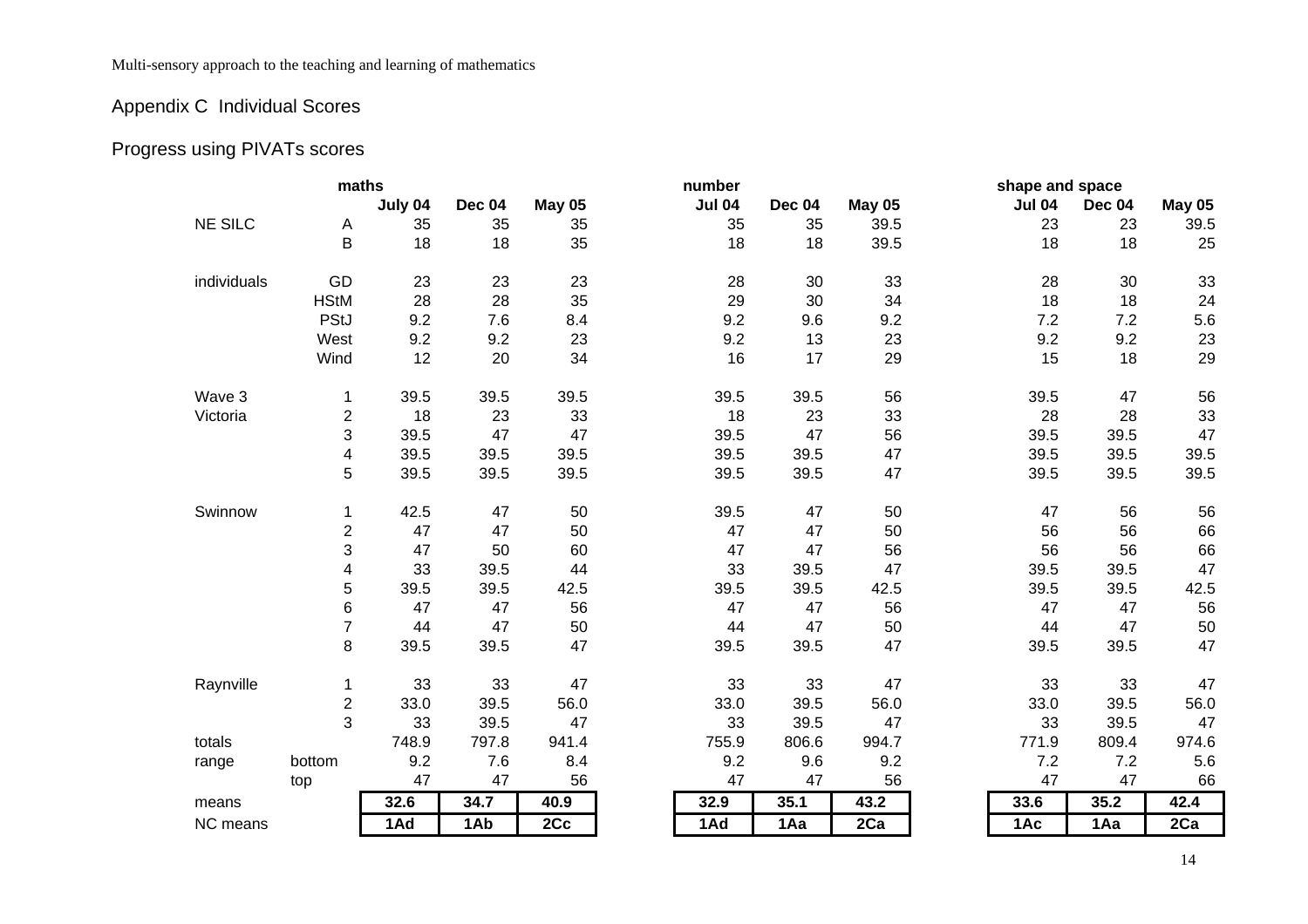#### Multi-sensory approach to the teaching and learning of mathematics Appendix C Individual Progress

Progress using PIVATS scores

|             |                           | Maths             |                           | Number            |                         | Shape and Space           |                     | <b>Mean scores for progress using PIVATS figures</b> |                         |                       |
|-------------|---------------------------|-------------------|---------------------------|-------------------|-------------------------|---------------------------|---------------------|------------------------------------------------------|-------------------------|-----------------------|
|             |                           | $7/04 -$<br>12/04 | $12/04 -$<br>$5/05$       | $7/04 -$<br>12/04 | $12/04 -$<br>$5/05$     | $7/04 -$<br>12/04         | $12/04 -$<br>$5/05$ | 6 months before using MSM                            |                         | 1 term using MSM      |
| NE SILC     | Α                         | 0                 | $\pmb{0}$                 | 0                 | 4.5                     | $\pmb{0}$                 | 16.5                |                                                      |                         |                       |
|             | B                         | 0                 | 17                        | 0                 | 21.5                    | $\pmb{0}$                 | $\overline{7}$      | maths                                                | 2.1                     | 7.1                   |
|             |                           |                   |                           |                   |                         |                           |                     | number                                               | $2.2\,$                 | $\mathbf{7.4}$        |
|             |                           |                   |                           |                   |                         |                           |                     | shape and space                                      | 1.6                     | $7.2$                 |
| Individuals | GD                        | 0                 | $\mathbf 0$               | $\overline{2}$    | 3                       | $\overline{2}$            | 3                   |                                                      |                         |                       |
|             | <b>HSt</b><br>M           | $\mathbf 0$       | $\overline{7}$            | 1                 | $\overline{\mathbf{4}}$ | 0                         | 6                   |                                                      |                         |                       |
|             | <b>PSt</b><br>J           | $-1.6$            | $0.8\,$                   | 0.4               | $-0.4$                  | $\pmb{0}$                 | $-0.6$              |                                                      | <b>Average Progress</b> |                       |
|             | We<br>st                  | 0                 | 13.8                      | 3.8               | 10                      | $\pmb{0}$                 | 13.8                |                                                      |                         |                       |
|             | Win<br>d                  | 8                 | 14                        | $\mathbf{1}$      | 12                      | $\ensuremath{\mathsf{3}}$ | 11                  | 8<br>7                                               |                         |                       |
| Victoria    | $\mathbf{1}$              | 0                 | $\pmb{0}$                 | 0                 | 7.5                     | $7.5\,$                   | 9                   | score<br>6                                           |                         |                       |
|             | $\boldsymbol{2}$          | 5                 | 10                        | 5                 | 10                      | $\pmb{0}$                 | 5                   |                                                      |                         |                       |
|             | $\ensuremath{\mathsf{3}}$ | 7.5               | $\pmb{0}$                 | $7.5$             | $\boldsymbol{9}$        | 0                         | 7.5                 | 5                                                    |                         | $\Box$ befor          |
|             | $\overline{\mathbf{4}}$   | $\pmb{0}$         | $\pmb{0}$                 | 0                 | 7.5                     | $\pmb{0}$                 | $\pmb{0}$           | 4                                                    |                         |                       |
|             | 5                         | $\pmb{0}$         | $\pmb{0}$                 | 0                 | 7.5                     | $\mathbf 0$               | 0                   | Increase in PIVATS<br>$\,$ 3 $\,$                    |                         | <mark>∣ u</mark> sing |
| Swinnow     | 1                         | 4.5               | $\boldsymbol{3}$          | $7.5\,$           | 3                       | 9                         | 0                   | $\overline{\mathbf{c}}$                              |                         |                       |
|             | $\overline{c}$            | $\pmb{0}$         | $\sqrt{3}$                | 0                 | 3                       | 0                         | 10                  |                                                      |                         |                       |
|             | 3                         | 3                 | 10                        | 0                 | 9                       | 0                         | $10$                |                                                      |                         |                       |
|             | 4                         | 6.5               | $4.5\,$                   | 6.5               | 7.5                     | 0                         | 7.5                 | 0                                                    |                         |                       |
|             | $\mathbf 5$               | $\pmb{0}$         | $\ensuremath{\mathsf{3}}$ | 0                 | 3                       | 0                         | 3                   | maths                                                | number                  | shape and             |
|             | 6                         | $\boldsymbol{0}$  | $\boldsymbol{9}$          | 0                 | $\boldsymbol{9}$        | 0                         | 9                   |                                                      |                         | space                 |
|             | $\overline{\mathcal{I}}$  | 3                 | 13                        | 3                 | 3                       | 3                         | 3                   |                                                      |                         |                       |
|             | 8                         | $\mathsf 0$       | 17.5                      | 0                 | 7.5                     | $\pmb{0}$                 | $7.5$               |                                                      |                         |                       |
| Raynville   | 1                         | $\pmb{0}$         | 14                        | 0                 | 14                      | 0                         | 14                  |                                                      |                         |                       |
|             | $\overline{c}$            | 6.5               | 16.5                      | 6.5               | 16.5                    | 6.5                       | 16.5                |                                                      |                         |                       |
|             | 3                         | 6.5               | 7.5                       | 6.5               | 7.5                     | $6.5\,$                   | $7.5$               |                                                      |                         |                       |
| Totals      |                           | 48.9              | 163.6                     | 50.7              | 179.1                   | 37.5                      | 166.2               |                                                      |                         |                       |
| means       |                           | 2.1               | 7.1                       | 2.2               | 7.4                     | 1.6                       | 7.2                 |                                                      |                         |                       |

| <b>Mean scores for progress using PIVATS figures</b> |                   |                   |  |  |  |  |  |
|------------------------------------------------------|-------------------|-------------------|--|--|--|--|--|
| 6 months before using MSM                            |                   | 1 term using MSM  |  |  |  |  |  |
| maths<br>number<br>shape and space                   | 2.1<br>2.2<br>1.6 | 7.1<br>7.4<br>7.2 |  |  |  |  |  |

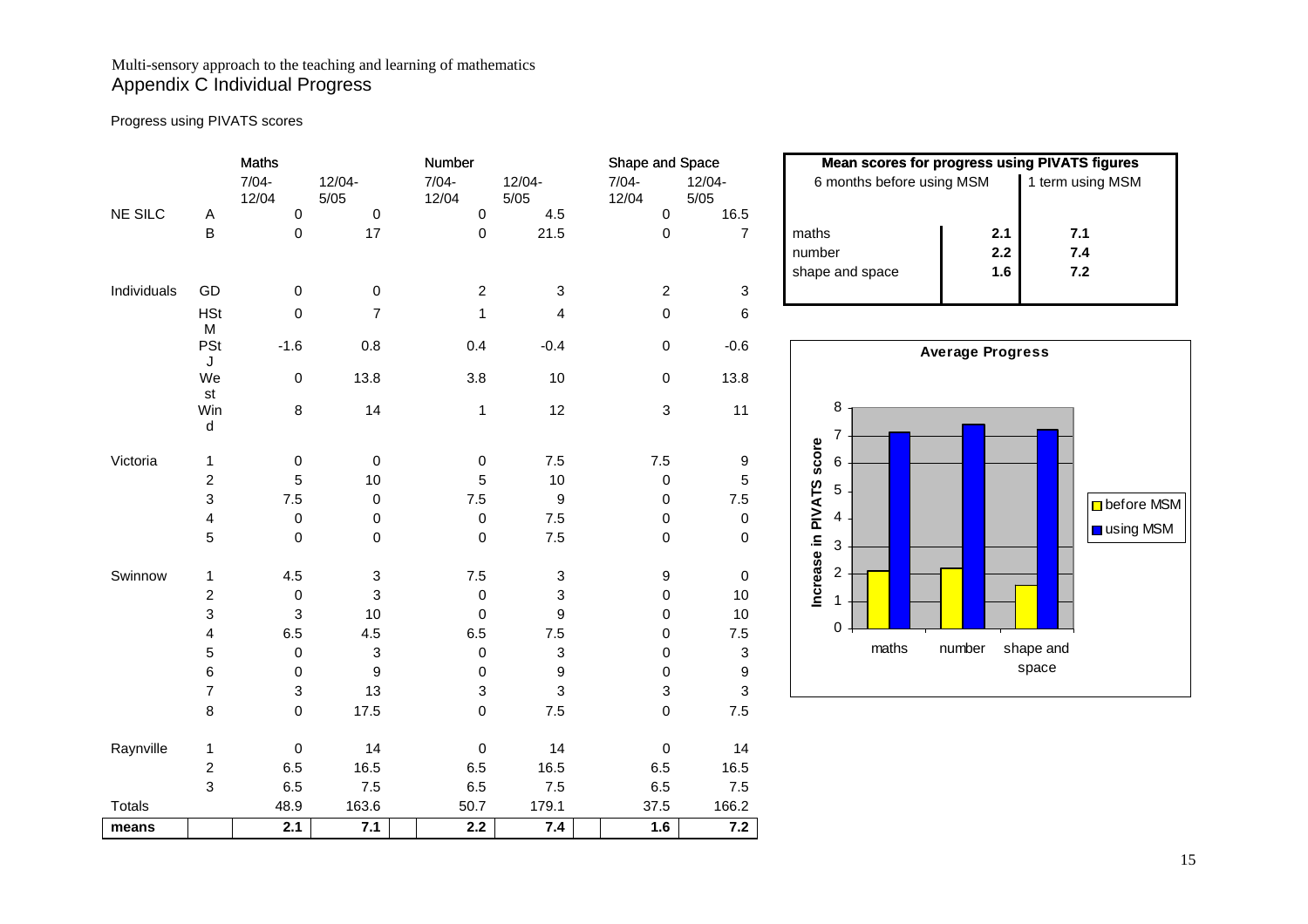#### Appendix D **School Evaluations**

The nine participating schools were asked to complete a questionnaire at the end of the pilot project (June 2005)

# **Practical Aspects of the project**

Schools were asked to rate three practical aspects of introducing the new materials: using the Numicon teaching activity cards, creating a number rich learning environment and keeping records of Numicon activities.



# **Other comments about practical aspects of the project:**

We needed more boards and templates than were initially provided – this problem was addressed midway through the project

Building work made it more difficult to create a maths environment with the number line etc.

The recording sheets for individuals take up time; often there was nothing to write in the 'interpretation' box. We need different way of assessing.

It all went very well the practical side was easy to sort out.

Numicon was given a low emphasis in school – seen as a SEN measure for a few children – greater links with NNS would help.

I found these sessions very easy to manage and both myself and the pupil concerned continue to enjoy the activities.

# **Support from Education Leeds**

Schools were asked to rate different aspects of training and support for the pilot:



# **Other comments about support given to schools:**

Supply cover for meetings was good, non-contact time in school wasn't always supplied.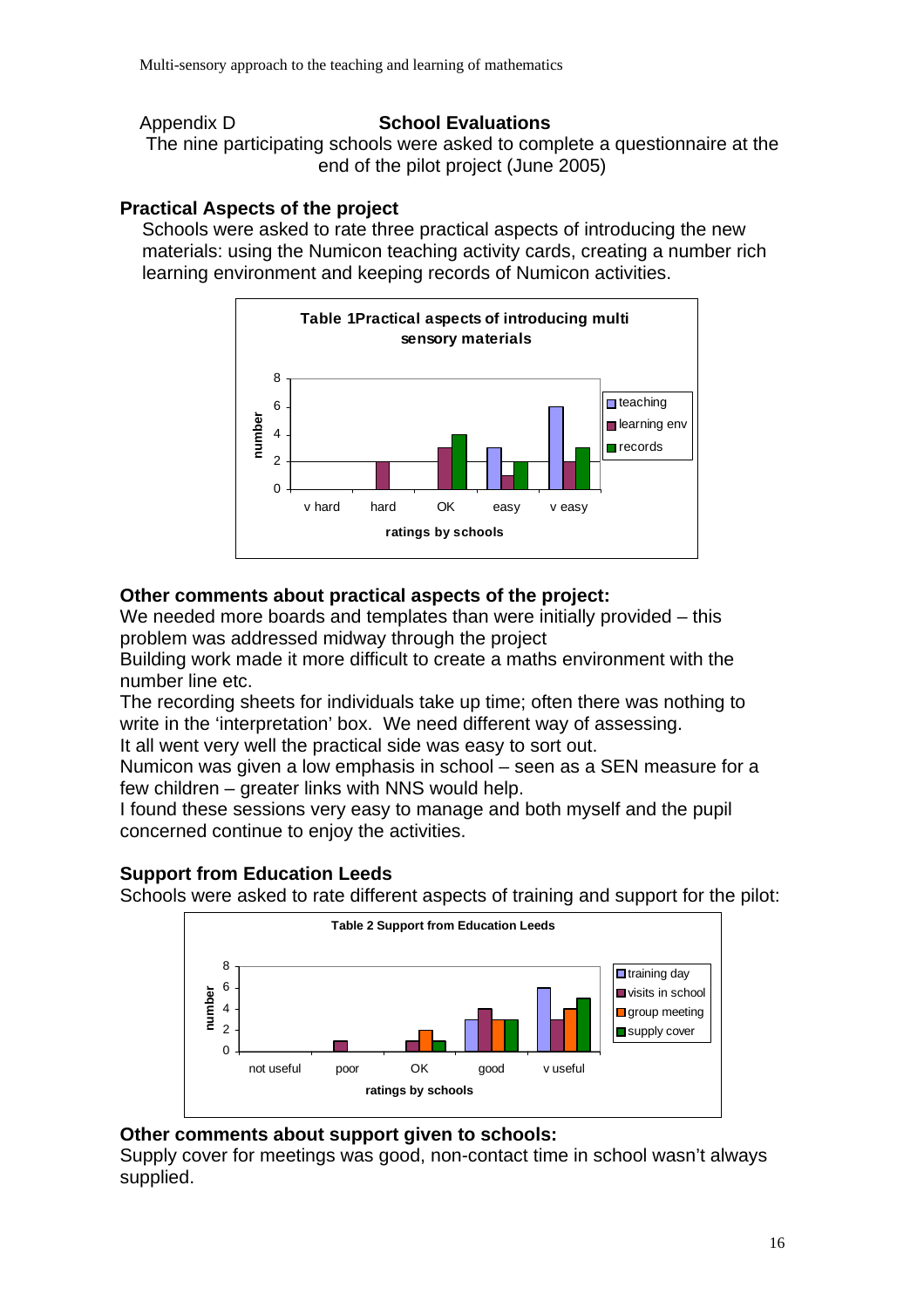Possibly more meetings and monitoring visits would help in the early stages. All support was good and very welcome.

Very good support both from Education Leeds and School.

#### **Impact on pupils**

Schools were asked to rate improvements in pupil motivation, confidence and understanding in maths lessons, and confidence in other lessons.



### **Other comments about how pupils responded to the materials and activities:**

Understanding in maths is still poor because he is still on foundation level activities which don't always relate to the Year 4 curriculum.

Pupil really enjoys the Numicon sessions, she responds well and is beginning to show signs of progress especially with matching shape to number.

High level of absences/poor attendance affects results. Marked difference in ability early on (accelerated 1 child).

Joe really liked using it; other children also liked it and asked to use it more. Children responded well to Numicon, loved the shapes and the bright colours. Although Paige really benefited from the sessions and she improved, her levels are so poor in comparison to other children she still cannot access whole class session.

Very motivated. Asking for Numicon!

# **Using Numicon and multi-sensory materials in future**

 Schools were asked to rate their confidence in using Multi-sensory materials in future:

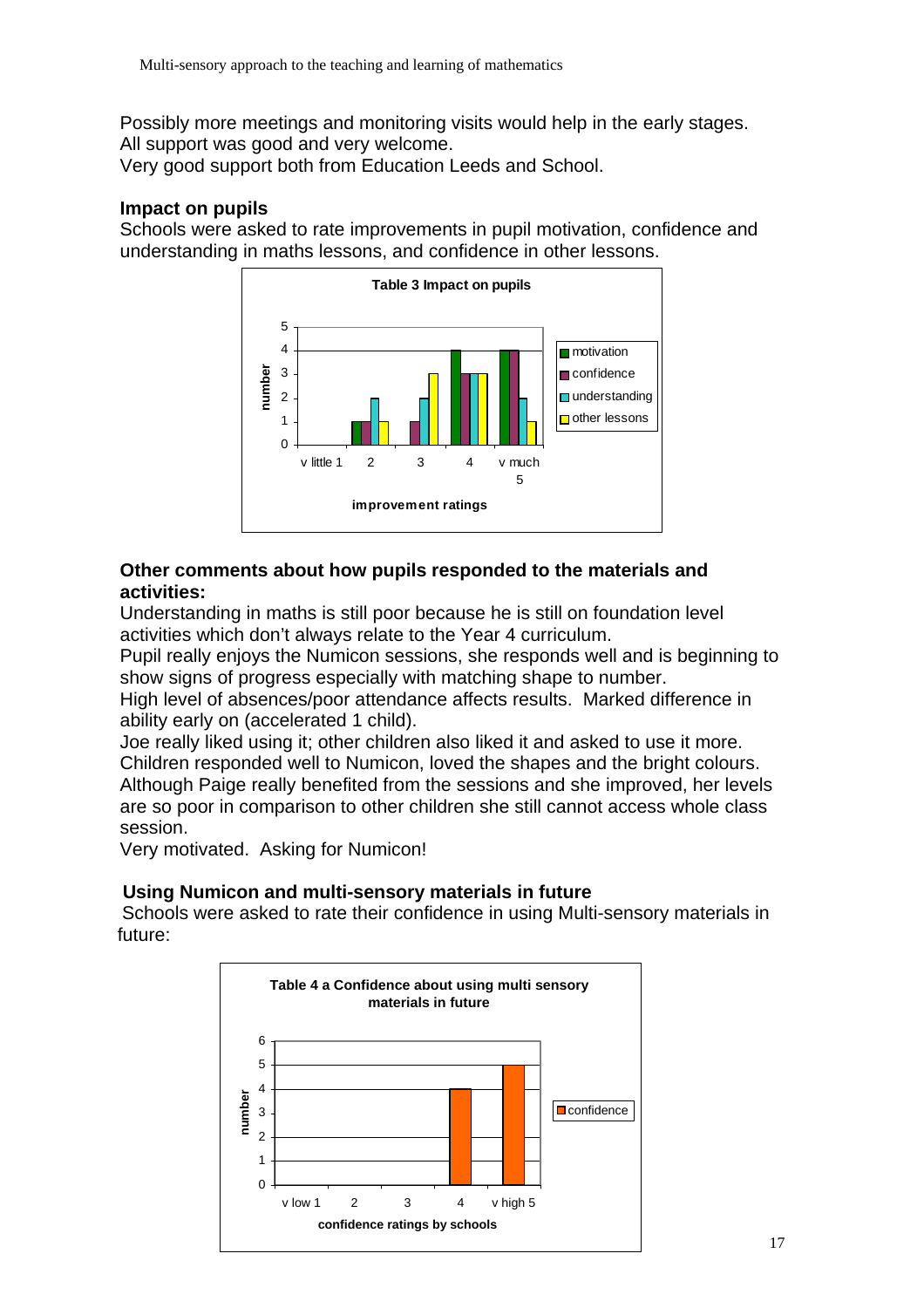Schools were also asked how likely they were to continue using the materials for different pupils and purposes:



Other comments about how you would like to develop support for maths learning in your school:

Providing materials for all areas of school (primary, secondary and tertiary. We have held twilight session for staff and booked session for parents for early in Autumn term '05.

I would like training on how to match Numicon to NNS objectives and extend ideas into the daily maths lesson.

I would have liked to develop it with a group as well and give more time to it.

To help the school develop Numicon from the foundation stage and infants, with children using Numicon at an early age.

Hopefully liaise with maths co-ordinator to use Numicon for lower ability children who need strong support.

The impact of the project as a whole

**Will your school change the way pupils are supported in maths lessons?** 

I think support for children of lower ability will change, and Numicon introduced to them.

Numicon will be implemented further down the school and extra resources will be ordered.

We will be making Numicon available to all class teachers so it can be used to support whole class teaching.

Possibly in KS1.

Yes, hopefully it will be used to boost up all maths.

Yes – using Numicon to support maths in all areas of school.

Interest in Numicon has grown and the Senior Management Team are looking into using it on a larger scale and lower down the school.

2 no comments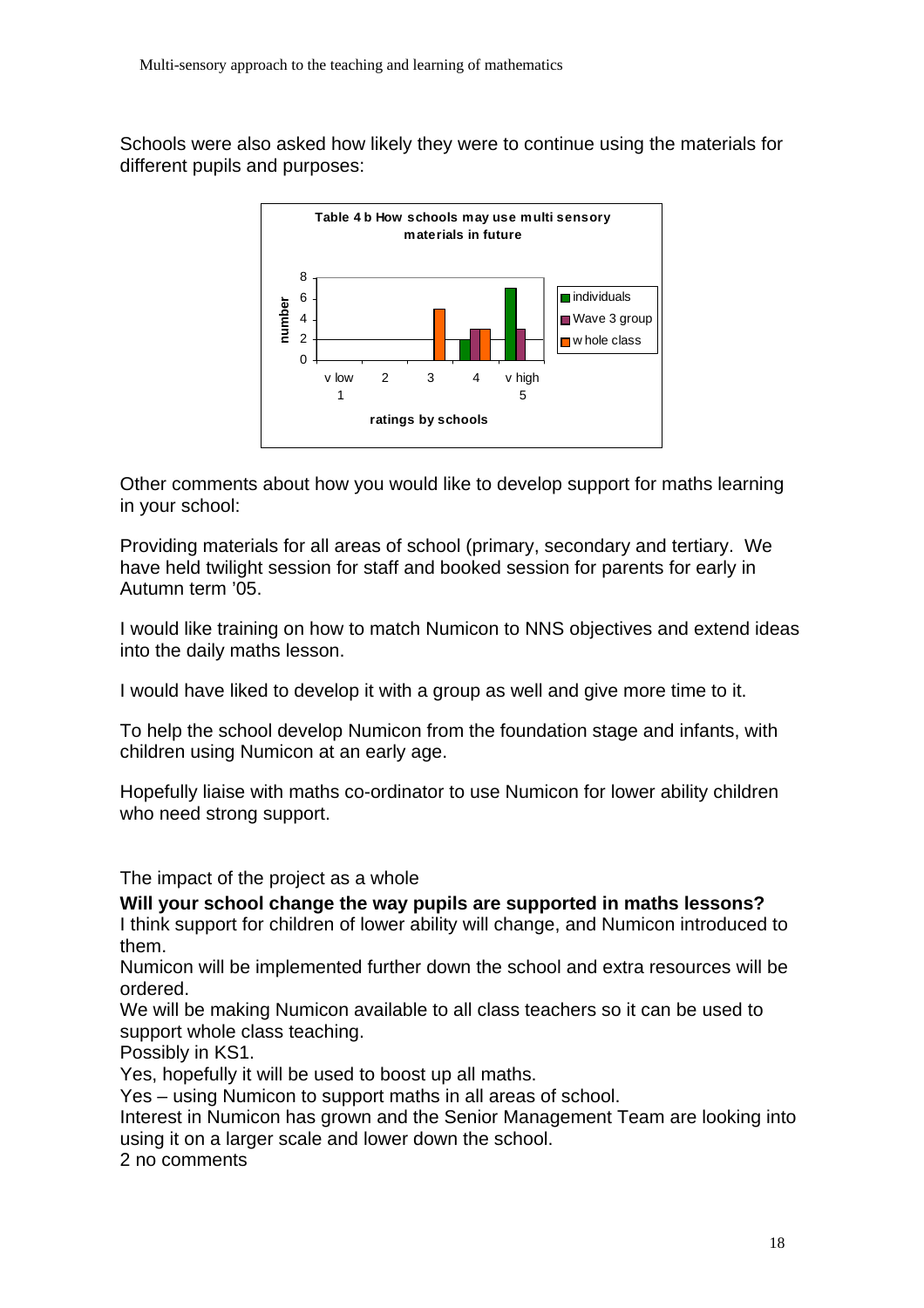## **What have YOU gained from participation in the project?**

A better understanding and appreciation of the need for a multi-sensory approach to maths.

Confidence, knowledge of the pupil's ability.

Explaining concepts, strong focus on multi-sensory approach

Greater understanding of what helps children develop ideas about maths and a sense of achievement.

New approaches to aid understanding of number/number lines.

Confidence in my understanding and support of children in my class who find maths difficult.

I feel more confident including the group in whole class teaching.

A more visual way of learning maths that shows the child actually making progress.

1 no comment.

### **What has your school gained from participation in the project?**

A resource that actually benefited the pupil.

An opportunity to sample the resources and be able to share experiences with the rest of the school.

We will be using Numicon to support more individuals/groups in Ys 3,4, 5 & 6. Equipment, fresh ideas for lessons.

SEN children have benefited from the project.

They have had the opportunity to use and learn more about Numicon in its developmental stages.

The school have decided to use Numicon after seeing Louise Matthews on the PLP course.

Training in Numicon for 2 members of staff, shared teaching/learning issues across city, new resources that impact strongly on learning.

1 no comment.

#### **What could have been better?**

Home kits for each student participating in project.

Sometimes it is difficult to switch between Numicon and numeracy hour – different way of assessing.

Different child chosen for project, possibly a group of younger children would have worked better.

Storage and set up of the Numicon environment in a junior (KS2) classroom. Interest from school staff.

4 no comment.

#### **Any other comments you would like to make?**

The project is really good and has helped the pupil so much.

It has been a delight to see the pupil make progress after such a long time trying numerous resources.

Thank you. Very much appreciated that we were invited to be part of the project. We have enjoyed taking part in the trial and feel the pilot child from our school has benefited.

5 no comment.